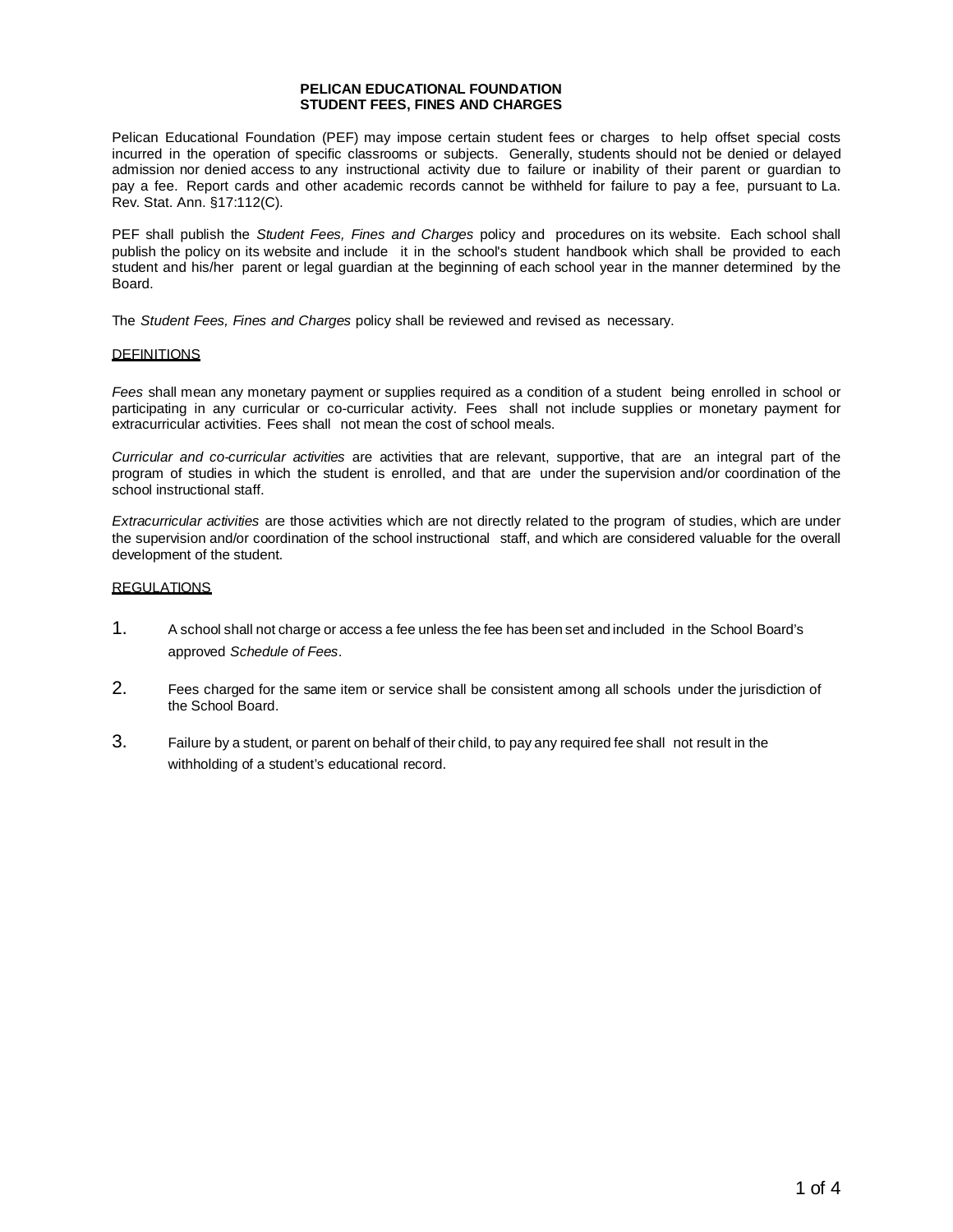## SCHEDULE OF FEES

A list of authorized fees, including their purpose, use, amount or authorized range, and how each fee is collected, shall be as listed on the *Schedule of Fees* (Appendix A) attached to this policy.

## Economic HardshipWaivers

A student or his/her parent or legal guardian may request and receive a waiver of payment of a fee due to economic hardship. Waivers of fees shall be granted based on objective criteria which shall include, but not be limited to the following, relative to the student or his/her family:

- 1. Is receiving unemployment benefits or public assistance including Temporary Assistance for Needy Families, Supplemental Nutrition Assistance Program, supplemental security income, or Medicaid.
- 2. Is in foster care or is caring for children in foster care.
- 3. Is homeless.
- 4. Is serving in, or within the previous year has served in, active military service.
- 5. Is eligible for free or reduced priced meals in schools not participating in the Community Eligibility Provision Program.
- 6. Is an emancipated minor.

A written request for a waiver of fees shall be submitted to the principal of the school or his/her designee for consideration. Proof of eligibility shall be included with the fee waiver request. A written decision on the waiver request shall be rendered within five (5) school days of the date of receipt of the request. Should the initial request to the principal of the school for a waiver be denied, a written appeal may be made to the Superintendent or his/her designee, who shall respond to the appeal in writing within five (5) school days of the receipt of the appeal.

All requests for economic hardship waivers of student fees and any and all supporting documentation used in considering the validity of any request for a waiver shall be *confidential*.

All records associated with a fee waiver request due to economic hardship shall not constitute a *public record,* but may be audited to ensure compliance with the School Board's policy. A student's *personally identifiable information* associated with such a waiver request shall **not** be made public.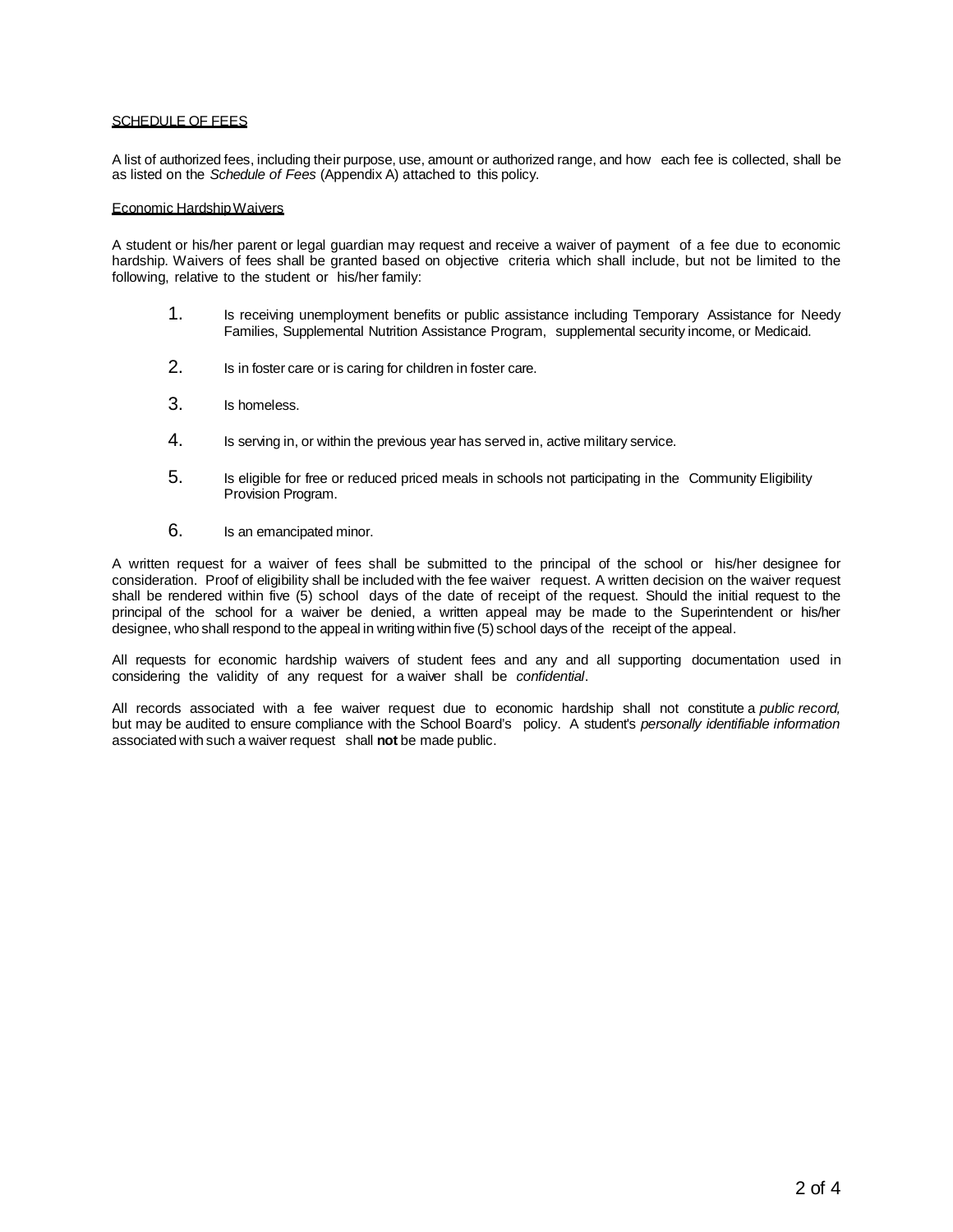#### SCHOOL SUPPLIES

School supplies requested by classroom teachers of a student's parent or legal guardian shall not exceed a published amount per student per school year as determined by the School Board. Each school principal shall approve all school supplies requested by classroom teachers. Prior to assessing a fee for school supplies or developing a school supply list, consideration shall be given to the existing school supply inventory. A student shall not be denied the opportunity to participate in a classroom activity due to his or her inability to provide requested supplies.

# DAMAGE TO TEXTBOOKS/INSTRUCTIONAL MATERIALS/ELECTRONIC DEVICES

The School Board may require parents and/or legal guardians to compensate the school district for lost, destroyed, or unnecessarily damaged books and materials, and for any books which are not returned to the proper schools at the end of each school year or upon withdrawal of their dependent child. Under no circumstances may a student of school age be held financially responsible for fees associated with textbook replacement.

Compensation by parents or guardians may be in the form of monetary fees or community/school service activities, as determined by the School Board. In the case of monetary fees, fines shall be limited to no more than the replacement cost of the textbook or material, but may, at the discretion of the School Board, be adjusted according to the physical condition of the lost or destroyed textbook. A school system may waive or reduce the payment required if the student is from a family of low income and may provide for a method of payment other than lump-sum payment.

In lieu of monetary payments, both school systems and parents/guardians may elect to have students perform school/community service activities, provided that such are arranged so as not to conflict with school instructional time, are properly supervised by school staff, and are suitable to the age of the child.

Under no circumstances may a school or school district refuse the parent/guardian the right to inspect relevant grades or records pertaining to the child nor may the school or school district refuse to promptly transfer the records of any child withdrawing or transferring from the school, per requirements of the *Federal Family Educational Rights and Privacy Act*.

Under no circumstances may a school or school district deny a student promotional opportunities, as a result of failure to compensate the school district for lost or damaged textbooks. Students shall not be denied continual enrollment each grading period nor re- entry in succeeding school years as a result of lost or damaged books. However, in accordance with state law, students who are suspended for damage to property shall not be admitted to school until the damage is paid in full.

Students shall not be denied the use of a textbook during school hours each day. The school system shall annually inform parents and/or legal guardians of the locally adopted procedures pursuant to state law and regulation, regarding reasonable and proper control of textbooks.